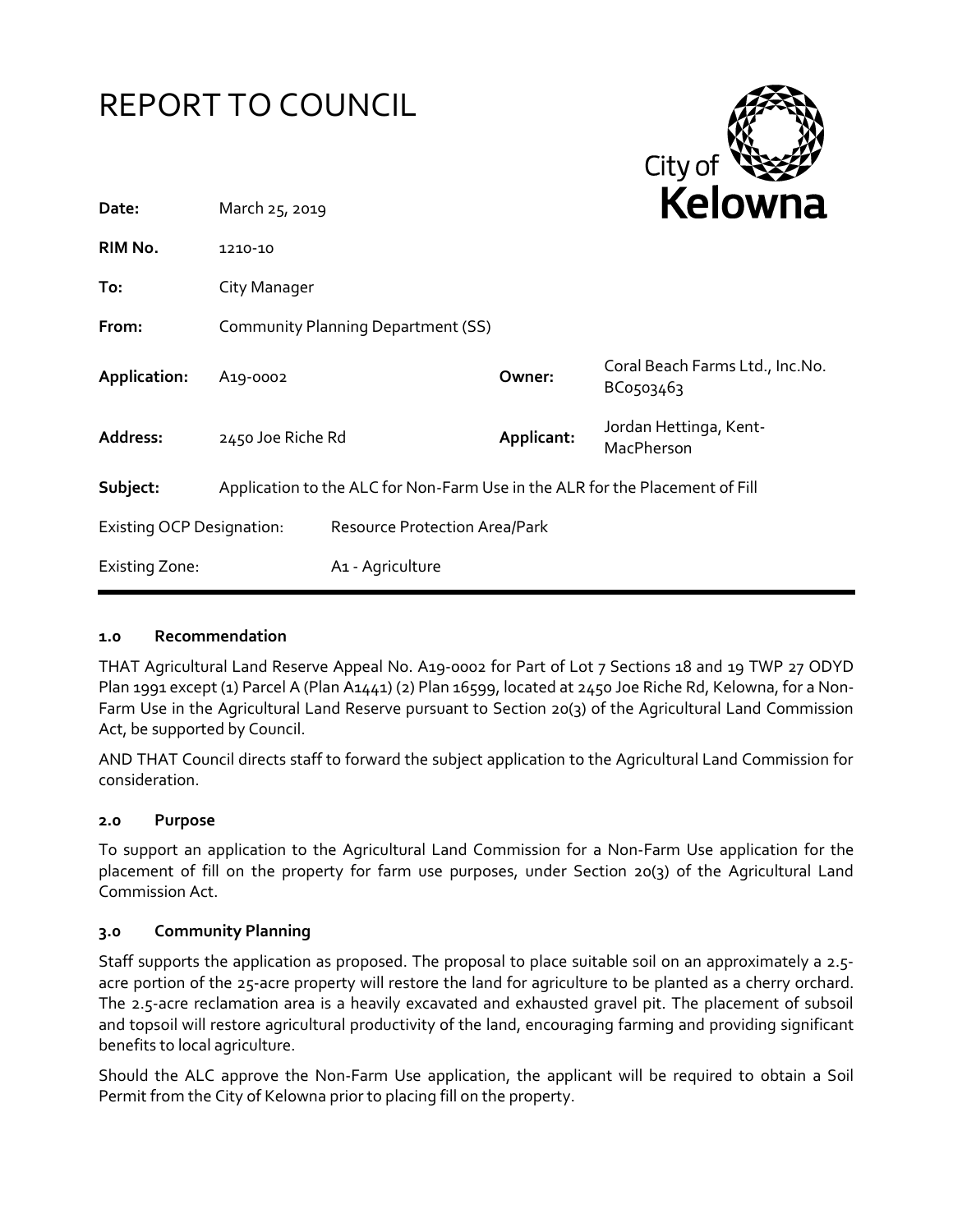## **4.0 Proposal**

# 4.1 Project Description

The property was previously used for grazing and gravel extraction. The proposal includes placement of 41,600 cubic metres of suitable subsoil and topsoil on a 2.5 acre (1 hectare) gravel pit area of the 25 acre (10 hectare) subject property. Fill placement will be approximately 9 m deep at the high end (northeast), 6m deep at the low end (west) and tapering down to match surrounding grade to ensure appropriate drainage over a 4% slope. This will mimic the natural grade and allow farm machinery access. Placing the fill and raising the ground level will eliminate the existing low point where frost settles; therefore, frost will be directed or flow away from the property. A Natural Environment Development Permit will provide ensure environmental protection measures and appropriate grading for the site adjacent to Gopher Creek.

The ultimate plan for the entire property, with the area filled, is to prepare and plant the usable area of approximately 22 acres for a high density cherry orchard. The offsite fill material, considered to be local material, has been sourced from a number of current developments in the general area.

# 4.2 Site Context

The subject property is located in the Belgo – Black Mountain Sector of the City and is within the ALR. The Future Land Use is Resource Protection Area (REP). It is zoned A1 – Agriculture 1 and outside of the Permanent Growth Boundary. The properties slopes downward from the southeast to the northwest.

Adjacent land uses are as follows:

| <b>Orientation</b> | Zoning                                            | <b>ALR</b> | <b>Land Use</b>          |
|--------------------|---------------------------------------------------|------------|--------------------------|
| North              | $A_1$ - Agricultural / P <sub>4</sub> - Utilities | Partial    | Utility                  |
| East               | A1 - Agricultural / P4 - Utility                  | Yes        | Agriculture / Utility    |
| South              | A1-Agriculture                                    | Yes        | <b>Rural Residential</b> |
| West               |                                                   | Yes        | Agriculture / Rural      |
|                    | A1 - Agricultural                                 |            | Residential              |



Subject Property Map: